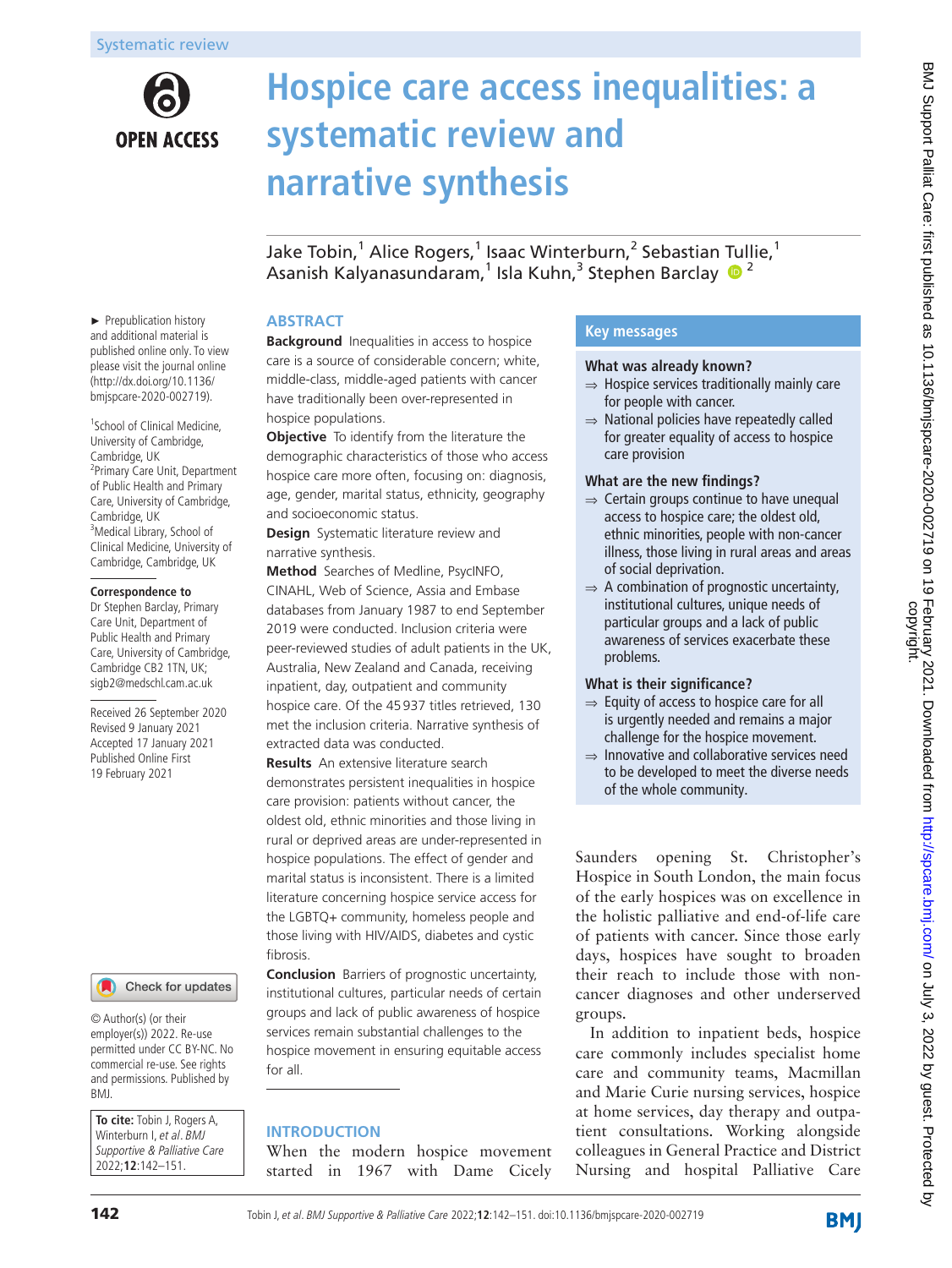teams, hospices are often leaders in education and local service developments.

However, inequalities of hospice provision persist. Of the 528973 deaths in England and Wales in 2019, 71.5% (378,108) were from non-cancer conditions and  $28.5\%$  ([1](#page-5-0)50,865) from cancer.<sup>1</sup> Hospices were the place of death for 1.2% (4,503) of non-cancer deaths and 16.5% (24,925) of cancer deaths. Of the 29428 deaths in hospices in 2019, 24925 (84.7%) were from cancer and 4503 (15.3%) from non-cancer. While many more people receive hospice care than die there, these figures suggest that patients with cancer remain disproportionately served by hospice care. National mortality statistics from Scotland and Northern Ireland are very similar.

Over recent years there has been growing recognition of the palliative care needs of people dying from non-cancer conditions, alongside the development of palliative care teams in hospitals and the community. While the proportion of non-cancer deaths occurring in hospice in England and Wales has increased over the past decade, from 7.8% in 2010 to 12.4% in 2015 and  $15.3\%$  in  $2019<sub>1</sub><sup>2</sup>$  $2019<sub>1</sub><sup>2</sup>$  patients without cancer remain under-represented in these data.

Diagnosis is not the only inequality that persists in hospice care provision; evidence suggesting that the oldest old (aged 85+) are also under-represented, alongside considerable disparities across geographical regions of the UK. $1$  To address these issues, there has been an impetus in many countries to improve the equity of palliative and end of life care provision. The 2008 UK Department of Health '*End of Life Care Strategy*' promoted a 'vision for a good death' that is 'irrespective of age, gender, ethnicity, religious belief, disability, sexual orientation, diagnosis or socioeconomic status'.<sup>[3](#page-5-2)</sup> This was echoed in the  $2015$ '*Ambitions for Palliative and End of Life Care*'*,* which emphasised that each person should have 'fair access to care'.[4](#page-5-3)

We therefore undertook a systematic review of the literature to investigate the characteristics of those who access hospice services, focusing on the evidence concerning the presence and nature of any inequalities. In contrast to a 2015 rapid review focused on the UK literature between 2010 and 201[5](#page-5-4),<sup>5</sup> we undertook a systematic review of the literature from 1987 to 2019 and included studies from the UK, Canada, Australia and New Zealand.

# **Aims**

To systematically review and synthesise the peerreviewed literature concerning referral to or receipt of hospice care with regards to eight characteristics: diagnosis and comorbid conditions; age; gender and sexuality; marital status; ethnicity and religion; geographical factors including rurality and distance to hospice; socioeconomic factors; other characteristics.

# **Box 1 PubMed search strategy**

- <span id="page-1-0"></span>⇒ ("Ethnicethnic Groupsgroups"[(Mesh]) OR ethnic differences OR racial differences OR poverty OR deprivation OR ethnicity OR culture OR minority OR marital status OR socioeconomic OR age factors OR intellectual disabilities OR rural OR urban OR demographic variation OR location OR sexuality OR nationality OR wealth OR gender OR cancer OR heart failure OR COPD OR Chronicchronic Obstructiveobstructive Pulmonarypulmonary Diseasedisease OR emphysema OR dementia OR Alzheimer's OR neurological OR multiple sclerosis OR motor neuroneneuron disease OR motor neuron disease OR cystic fibrosis OR haematological) AND
- ⇒ (specialist palliative care OR hospice OR "Hospice Ca re"[(Mesh]) OR "Hospices"[(Mesh]) OR "Hospice and Palliative Care Nursing"[(Mesh]))

# **METHODS**

Following an initial scoping search, inclusion and exclusion criteria were clarified and search strategies developed in discussion with the review team's Information Scientist (IK). Searches were undertaken for papers published between January 1987 (when Palliative Medicine became a recognised medical specialty in the UK) and the end of September 2019 in six databases: Medline, Embase and PsycINFO via OVID; CINAHL via EbscoHOST; ASSIA via Proquest; Web of Science. Additional searches included hand searches of Palliative Medicine and Journal of Palliative Care and reference and citation searches of included papers. [Box](#page-1-0) 1 shows the PubMed search strategy.

# **Inclusion and exclusion criteria**

Hospice care was broadly defined to include inpatient units and beds, day therapy, outpatients, hospice at home, community hospice teams, Macmillan and Marie Curie nurses, hospice chaplains and hospice social workers. Studies on deaths in hospice and referral to hospice services were included. Where studies included 'hospice' under a broader heading of 'specialist palliative care', they were included to ensure comprehensiveness. We restricted studies to those from countries with similar models of hospice care and health service provision: UK, Canada, Australia and New Zealand.

Publications were restricted to peer-reviewed journal papers, published in English and presenting new empirical data. Opinion pieces and editorials were excluded unless they contained original empirical data. Conference abstracts were included unless their data were subsequently published in full. The grey literature was not included. Publications on hospice care for people under 18 years of age were excluded, acknowledging the particular needs of children and young people.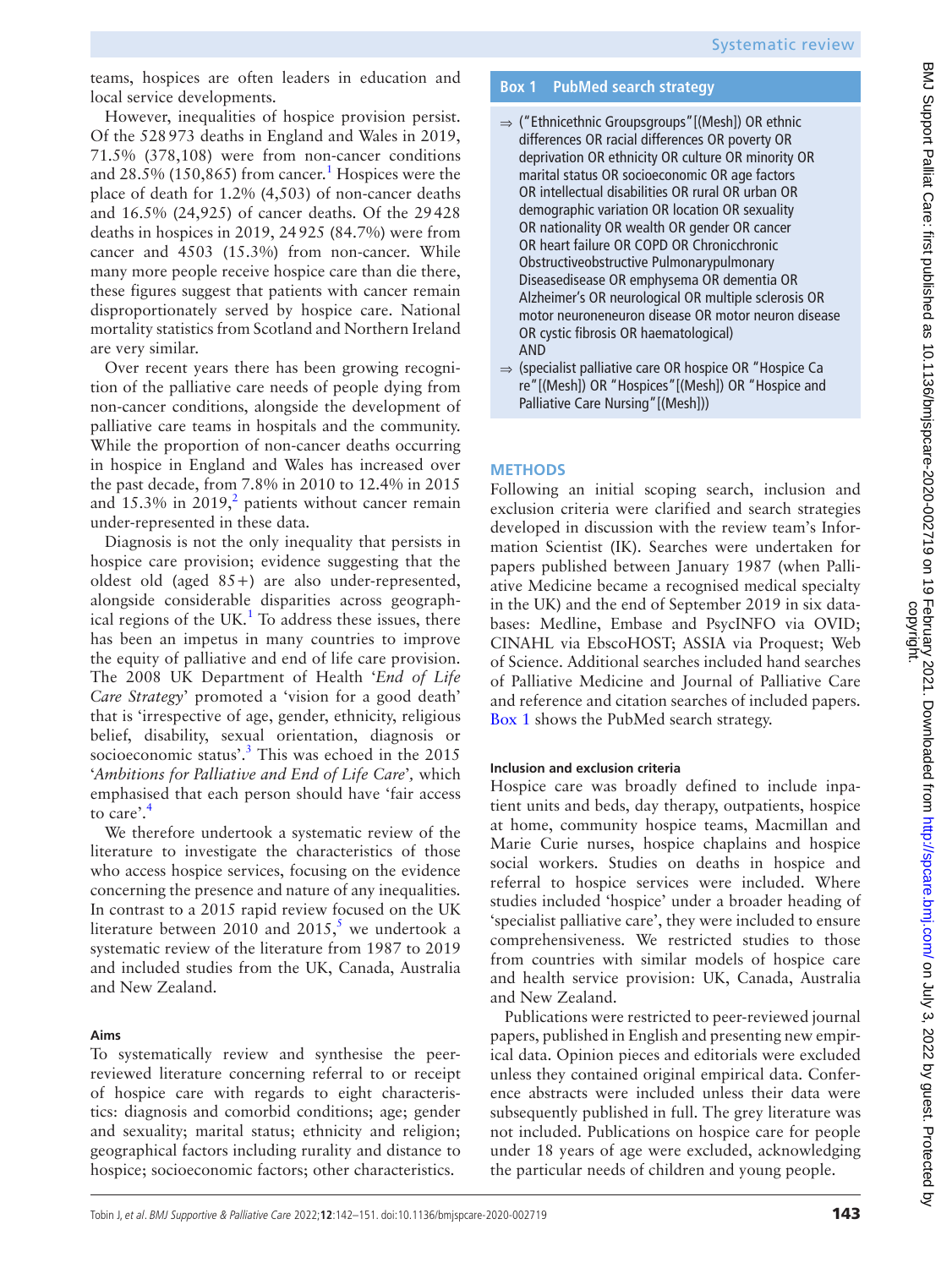# Systematic review



<span id="page-2-0"></span>**Figure 1** Preferred reporting items for systematic reviews and meta-analyses PRISMA diagram.

Search results were downloaded into EndNote X9 and duplicates removed. Titles, shortlisted abstracts and full-text articles were independently screened by AR, JT, ST and IW with uncertainty or disagreements resolved by discussion. From the 45937 records identified, 115 papers met the inclusion criteria. Reference and citation searches of included papers identified a further 13 papers, hand searches yielded a further paper and 1 additional paper was identified from our wider reading. A total of 130 papers were included in the narrative synthesis. [Figure](#page-2-0) 1 presents the PRISMA diagram.

Authors (AR, JT, ST and IW) extracted data independently into a review-specific data extraction form which recorded characteristics of included studies and key findings relevant to the review questions (see [online supplemental file 1\)](https://dx.doi.org/10.1136/bmjspcare-2020-002719).

Extracted data were entered into NVivo V.11 for qualitative analysis, with data synthesis using a narrative approach. $67$  This was chosen for its applicability to the synthesis of a range of qualitative and quantitative evidence. Three iterative stages were involved: (a) preliminary synthesis of each study from the data extraction forms; (b) study descriptions were grouped together and tabulated based on the review questions addressed and (c) an inductive thematic analysis to identify the main, recurrent and important evidence across the studies in answering the review questions.

Two researchers independently weighted each paper in terms of its strength, quality and contribution towards answering the review questions, using Gough's 'Weight of Evidence' (WoE) criteria with disagreements resolved by discussion [\(box](#page-2-1) 2).<sup>[8](#page-5-6)</sup>

# **Box 2 Gough's 'Weight of Evidence'**

- <span id="page-2-1"></span> $\Rightarrow$  Gough D. Weight of evidence: a framework for the appraisal of the quality and relevance of evidence. Res Pap Educ 2007;22(2):213–28.
- ⇒ Weight of Evidence A (WoE A). This is a generic and thus non-review-specific judgement about the coherence and integrity of the evidence in its own terms. The generally accepted criteria for evaluating the quality of this type of evidence by those who generally use and produce it.
- $\Rightarrow$  Weight of Evidence B (WoE B). This is a review-specific judgement about the appropriateness of that form of evidence for answering the review question, which is the fitness for purpose of that form of evidence.
- ⇒ Weight of Evidence C (WoE C). This is a review-specific judgement about the relevance of the focus of the evidence for the review question. For example, a research study may not have the type of sample, the type of evidence gathering or analysis that is central to the review question or it may not have been undertaken in an appropriate context from which results can be generalised to the answer the review question.
- $\Rightarrow$  These three sets of judgements are then combined to form an overall assessment Weight of Evidence D (WoE D) of the extent that a study contributes evidence to answering a review question.

# **RESULTS**

A summary of the included studies is presented in [online supplemental file 2](https://dx.doi.org/10.1136/bmjspcare-2020-002719). Gough's 'Weight of Evidence['8](#page-5-6) for the 130 included papers assessed 49 as high, 54 medium and 27 low WoE.

Inequalities in access have been found in relation to diagnosis (reduced for non-malignant disease including heart failure, respiratory disease, renal and liver failure, mental health, learning disability, dementia and neurodegenerative disease (with the exception of motor neuron disease). The oldest old, people from ethnic minority groups, rural and more socioeconomically deprived area are under-represented in hospice services.

# **Diagnosis**

#### Cancer versus non-cancer

A large literature of 29 papers, mostly high/medium WoE, evidence greater hospice referrals and/or deaths for patients with cancer compared with patients without cancer. $9-37$  There is evidence of increasing hospice access for people with non-malignant illness in the UK, $31$  Canada<sup>18</sup> and Australia.<sup>[28](#page-6-2)</sup>

# Haematological malignancy

Fifteen largely high WoE papers report lower hospice provision for those with haematological malignancie[s16 23 31 38–49](#page-6-3) with ORs compared with patients with cancer of around  $0.4$ <sup>23 38 41</sup> Recent years have seen increased deaths in UK hospices among patients with haematological malignancies.<sup>1631</sup>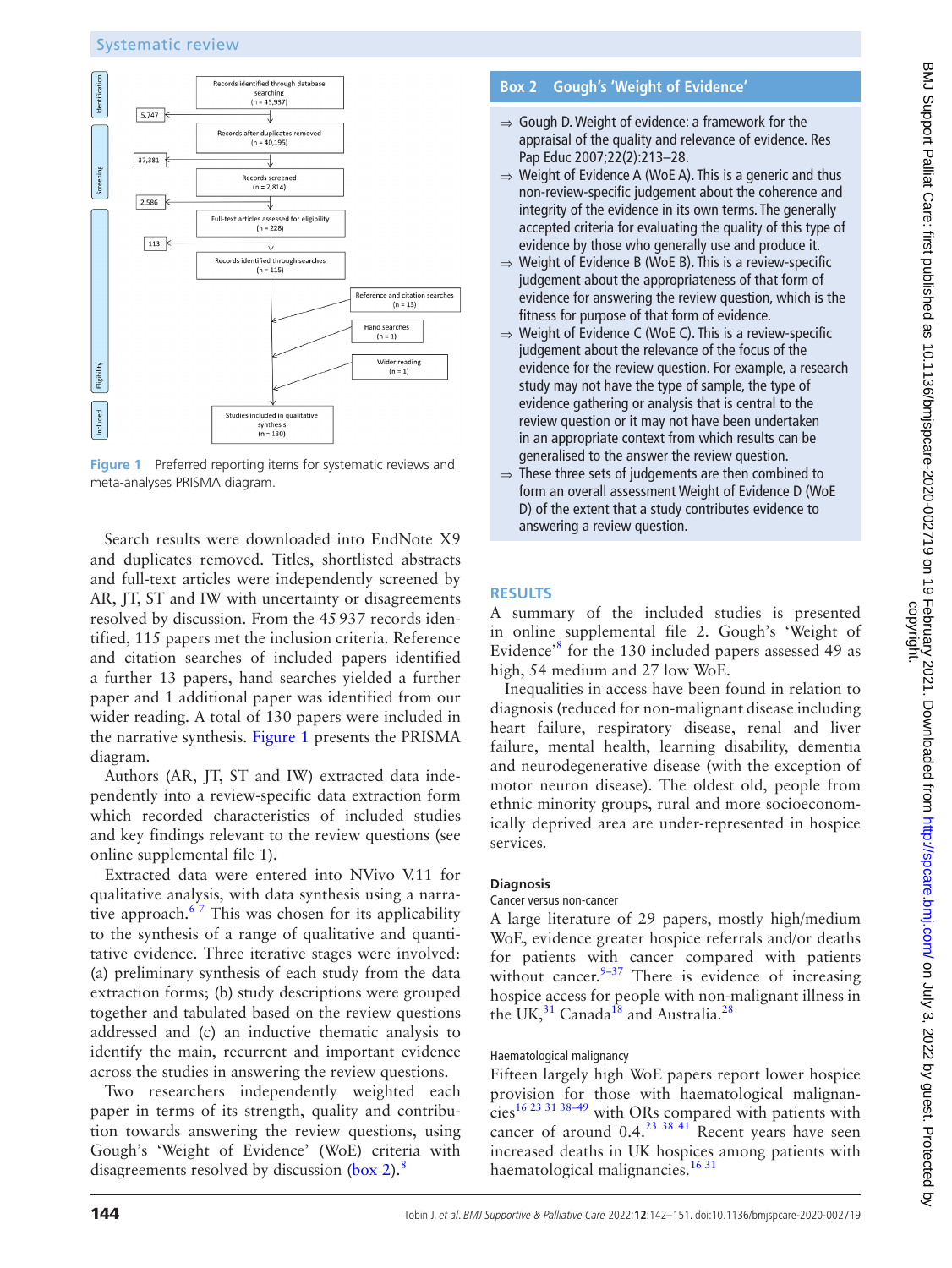#### Heart failure

Twelve studies, generally medium/low WoE, evidenced that patients with heart failure are rarely referred to hospice services. $50-61$  Referral rates of patients with heart failure are commonly lower than  $5\%$ <sup>[50 52 54 57 58](#page-6-5)</sup> and patients with heart failure comprise less than 5% of palliative care clinicians' workload.<sup>[51](#page-6-6)</sup>

#### Non-cancer respiratory disease

All 11 papers reported low rates of hospice referral, $34\sqrt{62-71}$  markedly lower than lung cancer, with some indication of increased referrals between 2006 and 2008.<sup>[67](#page-7-0)</sup> Cystic fibrosis patients are underrepresented in hospices despite having significant symptom burden.<sup>[62](#page-7-1)</sup>

#### Renal failure

Access to hospice care for patients with end-stage renal failure (ESRF) has been studied in the UK $^{34.72-76}$ and Australia<sup>77</sup> with evidence of increasing collaboration between renal units and hospice teams in recent years.<sup>[72 73](#page-7-3)</sup> Hospice referrals are largely for those receiving conservative management for ESRF rather than people receiving renal replacement therapy.<sup>74 75 77</sup>

#### Liver failure

The five medium/low WoE papers concerning patients with liver failure<sup>34 78–81</sup> report them to represent less than 1% of hospice patient caseload<sup>[79](#page-7-5)</sup> with referral often occurring late in the course of the illness.<sup>34 78 79</sup>

#### Neurodegenerative Ddisease

Papers concerning hospice care for patients with dementia, mostly medium WoE, identify that they are rarely referred for hospice care.<sup>34 36 82-84</sup> Referral is more frequent if there is also a cancer diagnosis; $82$ otherwise, it occurs very late in the illness $^{83}$  or not at all.

In contrast, patients with motor neuron disease often receive hospice care,  $348586$  with hospice death more common than those with multiple sclerosis or Parkinson's disease.<sup>[87](#page-7-8)</sup> Patients with multiple sclerosis are more likely to die in hospice if they also have a cancer diagnosis.<sup>[88](#page-7-9)</sup>

#### Mental health and learning disability

The limited literature of medium/high WoE papers reports patients with schizophrenia rarely access hospice care<sup>[89 90](#page-7-10)</sup> and people with learning disabilities to be less likely to receive hospice care than the general population.<sup>30 90</sup>

#### **Age**

The extensive and high WoE literature concerning the 'oldest-old', people aged 85 years and older, reveals them to be under-represented in hospices across the UK, Australia, New Zealand and Canada.[10 11 15 16 23 25 27–34 36–38 45 47 48 91–106](#page-5-8) Centenarians

seldom die in UK hospices.<sup>97 98</sup> However, recent evidence suggests that more over 85-year-olds are accessing hospice care in the UK. $^{11\,16\,31}$  One low WoE study found age not to affect hospice referral.<sup>[107](#page-8-1)</sup> One study reported the majority of patients accessing a hospice at home service were 78 years of age or older.<sup>[11](#page-5-9)</sup>

# **Gender and sexuality**

The literature concerning gender is inconsistent. Fifteen largely high WoE studies reported that women were more likely to access hospice care than men.<sup>15 16 24 26-29 32 34 38 46 92</sup> 108 However, eight high WoE studies suggested the reverse,<sup>10 11 25</sup> 31 102 103 109 110</sup> and seven high/medium WoE studies reported no differences in access based on gender.<sup>45 48 91 99 107 111 112</sup> No papers were identified concerning LGBTQ+ populations, transgender patients or sexuality of couples.

# **Marital status**

The literature concerning marital status is also inconsistent. While many high and medium WoE studies found married individuals were more likely to access hospice services,  $16^{24}$   $27-29$   $31-33$   $38$   $102$  other studies (mostly medium WoE) found marital status to be unrelated to hospice access.<sup>91 97 107 108</sup> 111

#### **Ethnicity and religion**

Of the large, mainly high WoE literature concerning ethnicity, the great majority of studies report certain ethnic minority groups to be less likely to receive hospice care than the majority populations in their areas[.13 24 25 29 33 46 93 102 113–118](#page-5-10) In contrast, two papers reported some minority groups to be more likely to receive hospice care than their local majority populations.<sup>119</sup> <sup>120</sup>

In the UK, reduced access has been reported for a Pakistani/Indian/Bangladeshi groups<sup>[113](#page-8-3)</sup> and Caribbean/Chinese/African groups.<sup>116</sup> Other studies have reported this not to be the case.[34 120 121](#page-6-7)

In Australia, indigenous populations are less likely to receive hospice care,<sup>25 29</sup><sup>46</sup><sup>47</sup> <sup>102</sup> <sup>122</sup> or if a patient's informal carer has a non-English speaking background.[13 123](#page-5-10) The New Zealand Maori population is similarly less likely to receive hospice care. $33$ 

No research was identified concerning access to hospice care for travellers and prisoners: one study of homeless people reported limited access.<sup>124</sup>

#### **Geography**

Many papers evidenced geographical factors to influence receipt of hospice care.<sup>15 16 111 123</sup> Access is greater for those living in urban areas, with closer proximity to a hospice and associated services in Australia,  $^{23}$   $^{28}$   $^{29}$   $^{44}$   $^{45}$   $^{102}$   $^{123}$   $^{125}$   $^{126}$  Canada<sup>15 82 93</sup> and the UK.<sup>11 34 41 110 127-129</sup> Availability of services also varies considerably between regions and countries,  $11\frac{34\frac{41}{103}}{110\frac{127-130}{100}}$  which may act as a barrier to General Practitioner (GP) referral.<sup>[131](#page-8-6)</sup>

੍ਰ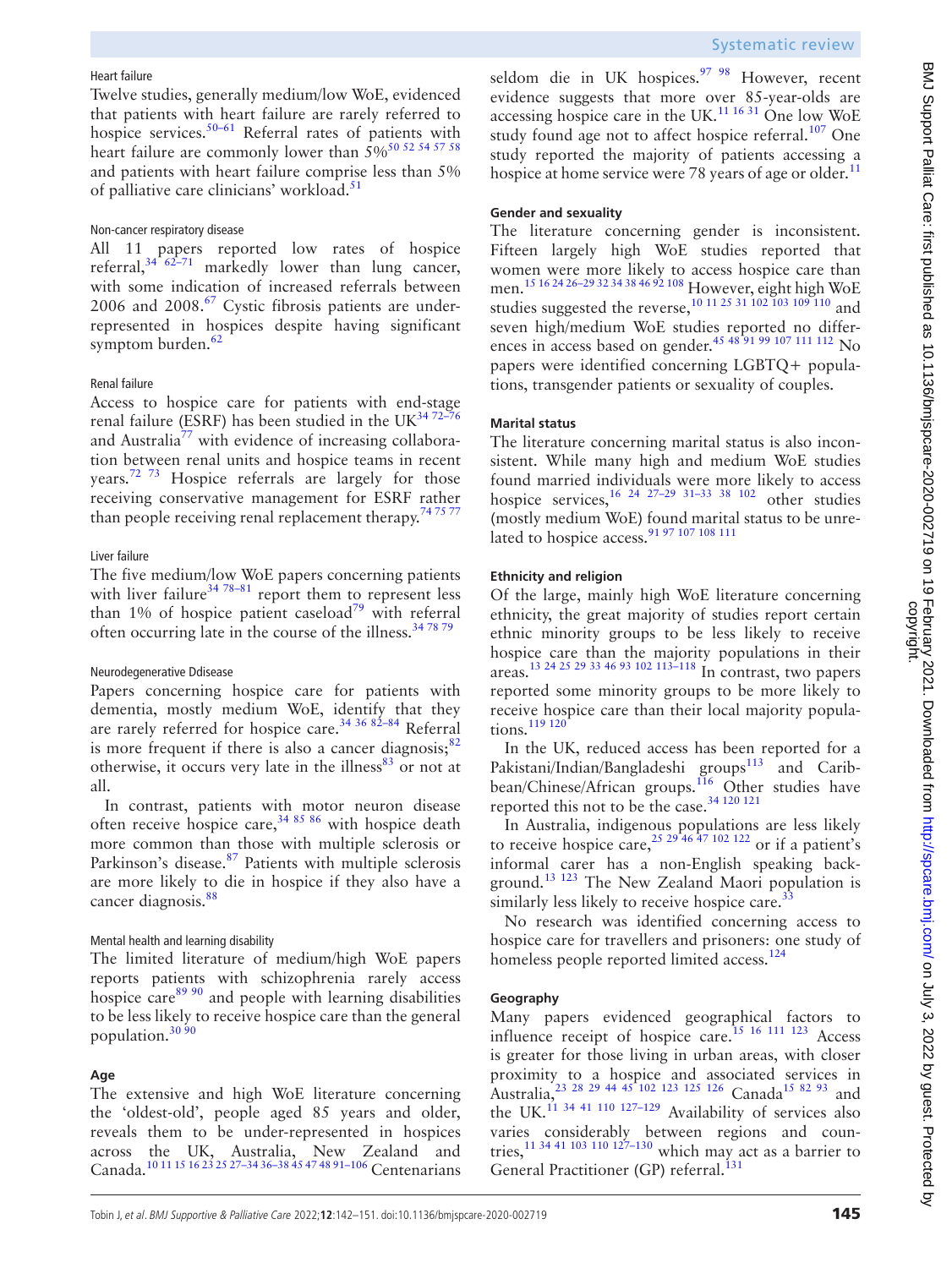#### **Socioeconomic status**

Many, mostly high WoE studies reveal lower hospice access for people living in areas of lower socioeconomic status (SES)[.11 13 16 31 32 45–47 93 100 102 120 123 127 128 132–137](#page-5-9) In the UK between 1993 and 2012, the proportion of hospice inpatients from the most deprived quintile reduced, while the proportion from the most affluent quintile increased.<sup>31</sup> However, several high WoE studies have found no association between SES and access.<sup>28 29 38 91 94 96 99 107 108 111 138</sup> In fact, some studies report greater access among those from lower SES areas.<sup>[41 103](#page-6-13)</sup>

#### **Other factors**

Further factors identified while reviewing the above literature, but neither searched for systematically nor included in the synthesis included: negative public and professional attitudes towards hospice;<sup>139–142</sup> limited awareness of hospice services;<sup>139–141 143–146</sup> the challenges of difficult conversations surrounding the term 'hospice['139 140](#page-9-0) and the extent or lack of a patient' social support networks.<sup>13 143 147 148</sup> There is a web of multicollinearity between these factors and the demographic variables highlighted above.

#### **DISCUSSION**

#### **Summary of findings**

This review identifies that the literature evidences that certain groups continue to have unequal access to hospice care; the oldest old, ethnic minorities, people with non-cancer illness, those living in rural areas and areas of social deprivation. The literature concerning gender and marital status is inconsistent. The potential factors influencing the findings of this review, and how they might be addressed are explored below.

#### **Strengths and limitations**

This major systematic review has brought together the heterogeneous literature concerning access to hospice care up to late 2019. At times it was unclear how authors from different countries were using the term 'hospice'; broad inclusion criteria for 'hospice care' were employed, including inpatient beds, outpatient, day care, community specialist palliative care and hospice-at-home services while seeking to exclude palliative care wards in hospitals, care homes or other long-term care institutions.

#### Diagnosis, institutional culture and prognosis

Continuing greater access to hospice care of patients with cancer reflects a persistence of the early focus of the hospice movement on cancer care and the final period of life. The more predictable cancer dying trajectory<sup>[149 150](#page-9-1)</sup> facilitates easier recognition of the final phase of life, better suiting time-limited hospice care. The greater prognostic uncertainty for people with chronic chest and heart disease, dementia or frailty of old age inhibits timely end of life care discussions

and planning and is a continuing barrier to accessing hospice care. Despite their high symptom burden,<sup>9</sup> the prolonged needs of patients without cancer and difficulties in determining when the terminal stage has been entered, leads to late or no hospice referral.<sup>[146 151](#page-9-2)</sup>

The fact that hospice care in practice continues to primarily address the needs of patients with cancer has been described as an 'historical anachronism'.<sup>[152](#page-9-3)</sup> A new model of hospice care is urgently needed in which the historical cancer-appropriate 'one-size-fits-all' framework $153$  is reorganised to prioritise whichever patients need it the most  $152$  and to better identify those patients with non-cancer illnesses who would benefit from hospice care.<sup>154</sup> The needs of the growing number of people approaching the end of their lives with multimorbidity and frailty presents a major challenge to health and social care services in general and the hospice movement in particular. Innovative collaborative services, based around patient, family and wider community are needed to ensure optimal care for all.

#### Unique Nneeds

The end-of-life care needs of some groups may be better met by services other than hospice care. The oldest-old, who are under-represented in hospices, may find their long-term care needs, associated with frailty and dementia are better addressed in a care home setting rather than hospice.<sup>[155](#page-9-6)</sup> Many patients approaching the end of life may neither require nor desire specialist palliative care provision from hospice teams, preferring to continue to receive care from their General Practitioner and Community Nursing Team, with whom they have longstanding trusting relationships. Innovative and collaborative models of working are required; in many cases, hospice teams will have more of an educational role rather than direct care provision.

For some groups, therefore, lower use of hospice services may reflect care preferences and choices rather than inequality of provision. Ethnic minority groups also have particular needs at the end of life, including cultural and family expectations and religious practices around dying.<sup>121</sup> Indigenous Australians focus on maintaining spiritual connection to the land and on receiving culturally tailored care from members of the community.<sup>156 157</sup> However, for LGBTQ+ groups, concerns over social prejudice may affect access to hospice care in addition to particular care needs.<sup>158-160</sup>

Greater focus is needed on addressing the needs of minority groups; sensitive involvement of these communities in service codesign is required. 'Homelike' hospice services are needed for rural and less affluent patients as well as increased sensitivity towards the needs of LGBTQ+ patients and ethnic minority groups. The growing numbers of people reaching the end of their lives in multimorbid frail old-age is a chal-lenge that hospice services need to address urgently.<sup>[161](#page-9-9)</sup>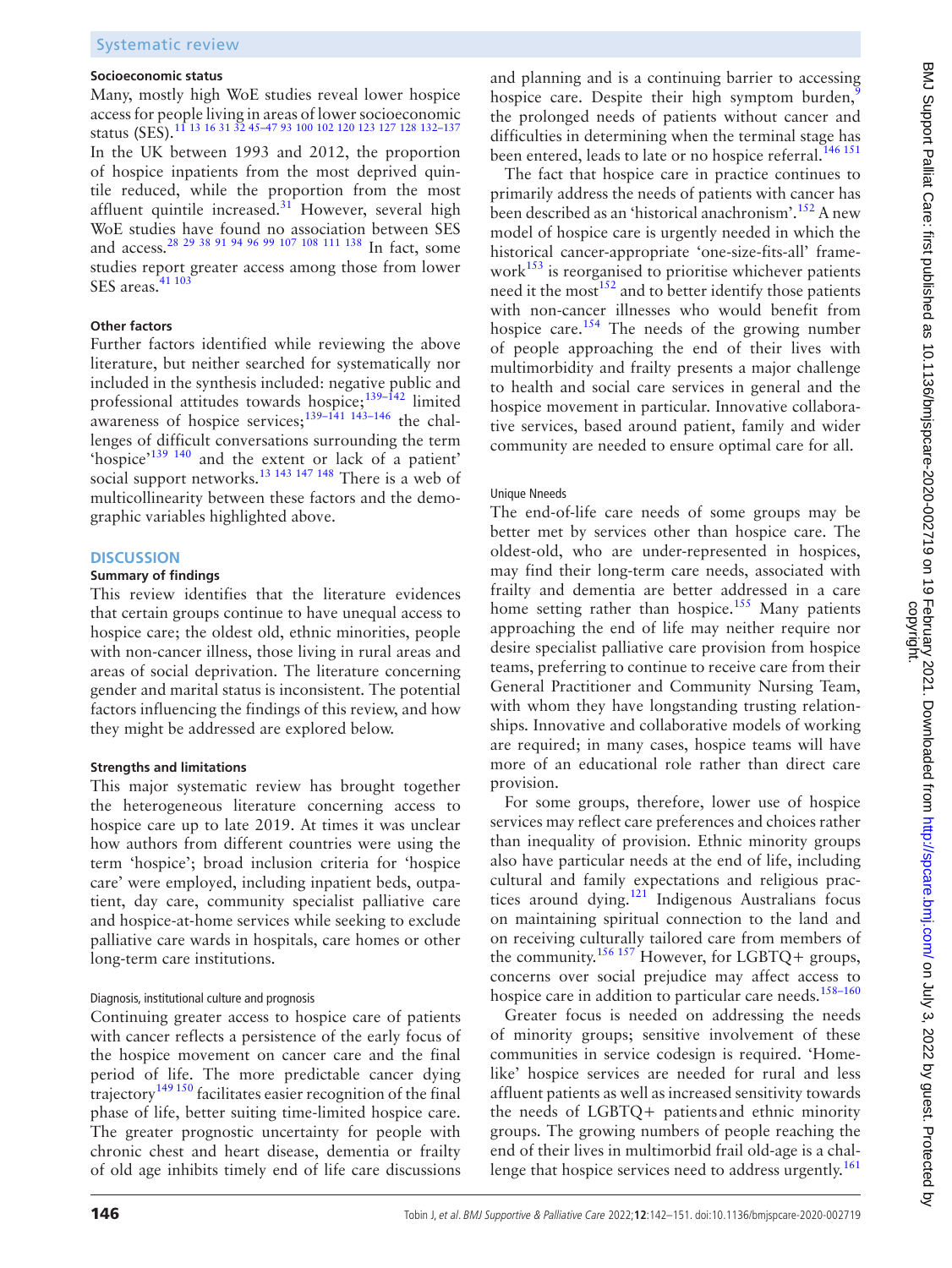# Public awareness of hospice care

A third factor involves different levels of public awareness of what hospice care provides and for whom. Variation in health literacy and knowledge of health services is present across ethnic minorities and socioeconomic groups.[114 162–165](#page-8-8) The greater access to hospice care by people in more affluent groups may in part reflect their greater health literacy and the presence of articulate relatives who can advocate for hospice services they know to be available.

Similarly, the concentration of hospices in metropolitan areas limits rural patients' exposure to and knowledge of hospice care. Travelling times further exacerbate impaired access, alongside lack of transport links for relatives.<sup>129 165</sup>

Hospices need to improve their links with the diverse social and cultural groups in the areas they serve, focusing on enhancing their awareness of available hospice services. Particular focus is needed on reaching out beyond affluent metropolitan areas into deprived and rural populations, supported by telehealth and video consultations.[47 122](#page-6-14)

The inequalities highlighted in this review are not just the responsibility of the hospice movement. System leaders, health and social care managers, policy makers and commissioners need to recognise and understand that while hospices have a vital contribution to palliative and end of life care provision, meeting patient and family needs requires a collaborative and innovative whole-systems approach.

# **Future research**

This review has highlighted a number of areas in which the current literature is absent or very limited, including optimal ways to support ethnic minority groups, homeless people, LGBTQ+ populations, HIV, diabetes and cystic fibrosis.

# **CONCLUSION**

This systematic literature review highlights the persisting unequal access to hospice services for many groups: people with non-malignant disease, the oldest-old, ethnic minorities, living in rural and socioeconomically deprived areas, are consistently reported to be referred to or to die in hospice less frequently. A combination of prognostic uncertainty, institutional cultures, unique needs of particular groups and a lack of public awareness of services exacerbate these problems. Equity of access for all is urgently needed, with innovative and collaborative services developed to meet the diverse needs of the whole community.

Equity of access for all remains a challenge for the hospice movement.

# **Twitter** Isla Kuhn [@ilk21](https://twitter.com/ilk21)

**Acknowledgements** We are grateful for the administrative support of Angela Harper throughout this review project.

**Contributors** JT, ST, IK and SB contributed to study design. IK conducted the database searches. JT, ST, AR, AK and IW contributed to screening of titles and abstracts and data extraction. All the authors contributed to the synthesis and have approved the paper.

**Funding** SB and IW are funded by the National Institute for Health Research (NIHR) Applied Research Collaboration East of England (ARC EoE) programme (NIHR200177).

**Disclaimer** The views expressed are those of the author(s) and not necessarily those of the NHS, the NIHR or the Department of Health and Social Care.

**Competing interests** None declared.

**Patient consent for publication** Not required.

**Provenance and peer review** Not commissioned; externally peer reviewed.

**Open access** This is an open access article distributed in accordance with the Creative Commons Attribution Non Commercial (CC BY-NC 4.0) license, which permits others to distribute, remix, adapt, build upon this work noncommercially, and license their derivative works on different terms, provided the original work is properly cited, appropriate credit is given, any changes made indicated, and the use is noncommercial. See: [http://creativecommons.org/licenses/by-nc/4.](http://creativecommons.org/licenses/by-nc/4.0/)  $0/$ .

# **ORCID iD**

Stephen Barclay<http://orcid.org/0000-0002-4505-7743>

# **REFERENCES**

- <span id="page-5-0"></span>1 Office for National Statistics. *Deaths registered in Engand and Wales* 2019 2020.
- <span id="page-5-1"></span>2 Office for National Statistics. Deaths registered in England and Wales 2020.
- <span id="page-5-2"></span>3 Department of Health. End of life care strategy: promoting high quality care for all adults at the end of life 2008.
- <span id="page-5-3"></span>4 National Palliative and End of Life Care Partnership. Ambitions for palliative and end of life care: a national framework for local action 2015-2020 2015.
- <span id="page-5-4"></span>5 Dixon J KD, Mastosevic T, Clark M, *et al*. Equity in the provision of palliative care in the UK: review of evidence 2015.
- <span id="page-5-5"></span>6 Petticrew P RH. *Systematic Reviews in the Social Sciences*. Blackwell Publishing: Oxford, 2005.
- 7 Popay J RH, Sowden A, *et al*. *Guidance on the conduct of narrative synthesis in systematic reviews*. Lancaster University, 2006.
- <span id="page-5-6"></span>8 Gough D. Weight of evidence: a framework for the appraisal of the quality and relevance of evidence. *[Res Pap Educ](http://dx.doi.org/10.1080/02671520701296189)* 2007;22:213–28.
- <span id="page-5-7"></span>9 Addington-Hall J, Fakhoury W, McCarthy M. Specialist palliative care in nonmalignant disease. *[Palliat Med](http://dx.doi.org/10.1191/026921698676924076)* 1998;12:417–27.
- <span id="page-5-8"></span>10 Bennett MI, Ziegler L, Allsop M, *et al*. What determines duration of palliative care before death for patients with advanced disease? A retrospective cohort study of community and hospital palliative care provision in a large UK City. *[BMJ](http://dx.doi.org/10.1136/bmjopen-2016-012576)  [Open](http://dx.doi.org/10.1136/bmjopen-2016-012576)* 2016;6:e012576.
- <span id="page-5-9"></span>11 Buck J, Webb L, Moth L, *et al*. Persistent inequalities in hospice at home provision. *[BMJ Support Palliat Care](http://dx.doi.org/10.1136/bmjspcare-2017-001367)* 2020;10:e23.
- 12 Cox S, Murtagh FEM, Tookman A, *et al*. A review of specialist palliative care provision and access across London mapping the capital. *[London J Prim Care](http://dx.doi.org/10.1080/17571472.2016.1256045)* 2017;9:33–7.
- <span id="page-5-10"></span>13 Currow DC, Agar M, Sanderson C, *et al*. Populations who die without specialist palliative care: does lower uptake equate with unmet need? *[Palliat Med](http://dx.doi.org/10.1177/0269216307085182)* 2008;22:43–50.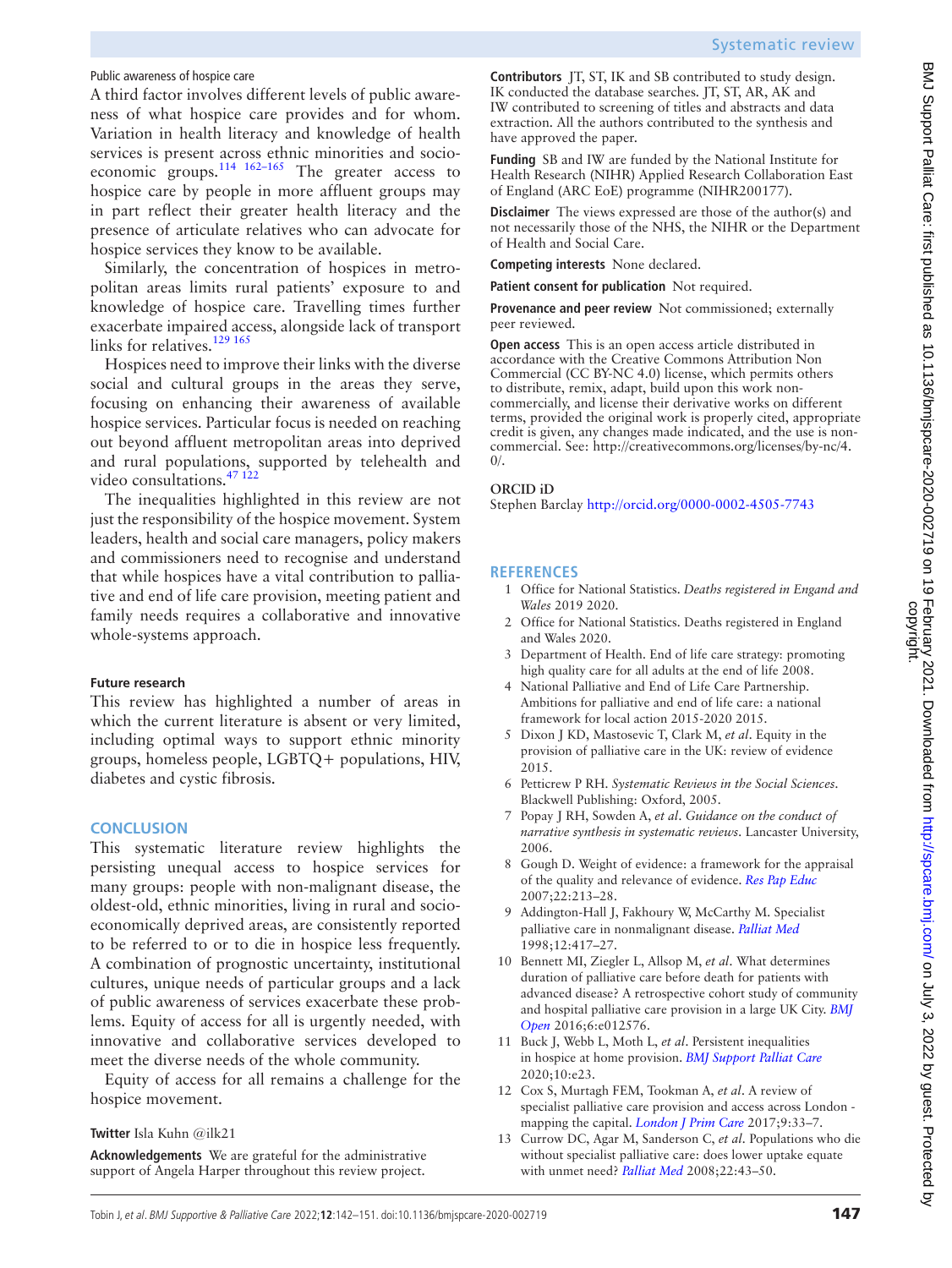# Systematic review

- 14 Currow DC, Burns CM, Abernethy AP. Place of death for people with noncancer and cancer illness in South Australia: a population-based survey. *[J Palliat Care](http://dx.doi.org/10.1177/082585970802400303)* 2008;24:144–50.
- <span id="page-6-9"></span>15 Gao J, Johnston GM, Lavergne MR, *et al*. Identifying population groups with low palliative care program enrolment using classification and regression tree analysis. *[J](http://dx.doi.org/10.1177/082585971102700205)  [Palliat Care](http://dx.doi.org/10.1177/082585971102700205)* 2011;27:98–106.
- <span id="page-6-3"></span>16 Gao W*et al*. Changing patterns in place of cancer death in England: a population-based study. *Plos Medicine* 2013;10.
- 17 Gao W*et al*. *Health Services and Delivery Research, in Geographical and temporal Understanding In place of Death in England (1984-2010): analysis of trends and associated factors to improve end-of-life Care (GUIDE\_Care) - primary research*. Southampton (UK: NIHR Journals Library, 2014.
- <span id="page-6-1"></span>18 Gilbert RJ, Nekolaichuk C, Fainsinger RL. Increased noncancer admissions to hospice palliative care units-will this hurt cancer care? *Palliat Med* 2010;1:S176.
- 19 Gomes B, Calanzani N, Higginson IJ. Reversal of the British trends in place of death: time series analysis 2004-2010. *[Palliat Med](http://dx.doi.org/10.1177/0269216311432329)* 2012;26:102–7.
- 20 Gomes B, Higginson IJ. Where people die (1974--2030): *past trends, future projections and implications for care*. *[Palliat](http://dx.doi.org/10.1177/0269216307084606)  [Med](http://dx.doi.org/10.1177/0269216307084606)* 2008;22:33–41.
- 21 Grande GE, Farquhar MC, Barclay SIG, *et al*. The influence of patient and carer age in access to palliative care services. *[Age Ageing](http://dx.doi.org/10.1093/ageing/afj071)* 2006;35:267–73.
- 22 Harrison N, Cavers D, Campbell C, *et al*. Are UK primary care teams formally identifying patients for palliative care before they die? *[Br J Gen Pract](http://dx.doi.org/10.3399/bjgp12X641465)* 2012;62:e344–52.
- <span id="page-6-4"></span>23 Hunt R, McCaul K. A population-based study of the coverage of cancer patients by hospice services. *[Palliat Med](http://dx.doi.org/10.1177/026921639601000103)* 1996;10:5–12.
- 24 McCarthy M. Hospice patients: a pilot study in 12 services. *[Palliat Med](http://dx.doi.org/10.1177/026921639000400206)* 1990;4:93–104.
- <span id="page-6-11"></span>25 McNamara B, Rosenwax L. Factors affecting place of death in Western Australia. *[Health Place](http://dx.doi.org/10.1016/j.healthplace.2006.03.001)* 2007;13:356–67.
- 26 Napolskikh J, Selby D, Bennett M, *et al*. Demographic profile and utilization statistics of a Canadian inpatient palliative care unit within a tertiary care setting. *[Curr Oncol](http://dx.doi.org/10.3747/co.v16i1.172)* 2009;16:49–54.
- 27 Pivodic L, Pardon K, Morin L, *et al*. Place of death in the population dying from diseases indicative of palliative care need: a cross-national population-level study in 14 countries. *[J Epidemiol Community Health](http://dx.doi.org/10.1136/jech-2014-205365)* 2016;70:17–24.
- <span id="page-6-2"></span>28 Rosenwax L, Spilsbury K, McNamara BA, *et al*. A retrospective population based cohort study of access to specialist palliative care in the last year of life: who is still missing out a decade on? *[BMC Palliat Care](http://dx.doi.org/10.1186/s12904-016-0119-2)* 2016;15:46.
- 29 Rosenwax LK, McNamara BA. Who receives specialist palliative care in Western Australia--and who misses out. *[Palliat Med](http://dx.doi.org/10.1191/0269216306pm1146oa)* 2006;20:439–45.
- <span id="page-6-8"></span>30 Sharpe A, Hiersche A, Mason L. "Don't leave me this way": Recognising the unrecognised need for specialist palliative care in the general hospital population. *Palliative Medicine* 2016;30:S95.
- <span id="page-6-0"></span>31 Sleeman KE, Davies JM, Verne J, *et al*. The changing demographics of inpatient hospice death: population-based cross-sectional study in England, 1993-2012. *[Palliat Med](http://dx.doi.org/10.1177/0269216315585064)* 2016;30:45–53.
- 32 Sleeman KE*et al*. Reversal of English trend towards Hospital death in dementia: a population-based study of place of death and associated individual and regional factors, 2001–2010. *BMC Neurology* 2014;14.
- <span id="page-6-12"></span>33 Taylor EJ, Ensor B, Stanley J. Place of death related to demographic factors for hospice patients in Wellington, Aotearoa New Zealand. *[Palliat Med](http://dx.doi.org/10.1177/0269216311412229)* 2012;26:342–9.
- <span id="page-6-7"></span>34 Allsop MJ, Ziegler LE, Mulvey MR, *et al*. Duration and determinants of hospice-based specialist palliative

care: a national retrospective cohort study. *[Palliat Med](http://dx.doi.org/10.1177/0269216318781417)* 2018;32:1322–33.

- 35 Currow DC, Abernethy AP, Fazekas BS. Specialist palliative care needs of whole populations: a feasibility study using a novel approach. *[Palliat Med](http://dx.doi.org/10.1191/0269216304pm873oa)* 2004;18:239–47.
- 36 Kelly J OCD. The dementia patient's pathway through the Specialist Palliative Care services Part i. *Eur J Palliat Care* 2018;25.
- 37 Verne J. Increasing numbers of colorectal cancer patients are dying at home or in care homes in England over the past decade: P262. *Colorectal Disease* 2013;15.
- 38 Addington-Hall J, Altmann D. Which terminally ill cancer patients in the United Kingdom receive care from community specialist palliative care nurses? *[J Adv Nurs](http://www.ncbi.nlm.nih.gov/pubmed/11095217)* 2000;32:799–806.
- 39 Ansell P, Howell D, Garry A, *et al*. What determines referral of UK patients with haematological malignancies to palliative care services? an exploratory study using Hospital records. *[Palliat Med](http://dx.doi.org/10.1177/0269216307082020)* 2007;21:487–92.
- 40 Auret K, Bulsara C, Joske D. Australasian haematologist referral patterns to palliative care: lack of consensus on when and why. *[Intern Med J](http://dx.doi.org/10.1111/j.1445-5994.2003.00490.x)* 2003;33:566–71.
- <span id="page-6-13"></span>41 Gatrell AC, Harman JC, Francis BJ, *et al*. Place of death: analysis of cancer deaths in part of North West England. *[J](http://dx.doi.org/10.1093/pubmed/fdg011)  [Public Health Med](http://dx.doi.org/10.1093/pubmed/fdg011)* 2003;25:53–8.
- 42 Howell DA. Place of death in haematological malignancy: variations by disease sub-type and time from diagnosis to death. *BMC Palliat Care* 2013;12:42.
- 43 Howell DA, Wang H-I, Roman E, *et al*. Variations in specialist palliative care referrals: findings from a population-based patient cohort of acute myeloid leukaemia, diffuse large B-cell lymphoma and myeloma. *[BMJ Support Palliat Care](http://dx.doi.org/10.1136/bmjspcare-2013-000578)* 2015;5:496–502.
- 44 Hunt R, Bonett A, Roder D. Trends in the terminal care of cancer patients: South Australia, 1981-1990. *[Aust N Z J Med](http://dx.doi.org/10.1111/j.1445-5994.1993.tb01725.x)* 1993;23:245–51.
- <span id="page-6-10"></span>45 Hunt R, McCaul K. Coverage of cancer patients by hospice services, South Australia, 1990 to 1993. *[Aust N Z J Public](http://dx.doi.org/10.1111/j.1467-842X.1998.tb01143.x)  [Health](http://dx.doi.org/10.1111/j.1467-842X.1998.tb01143.x)* 1998;22:45–8.
- 46 Hunt RW, Fazekas BS, Luke CG, *et al*. Where patients with cancer die in South Australia, 1990-1999: a population-based review. *[Med J Aust](http://dx.doi.org/10.5694/j.1326-5377.2001.tb143710.x)* 2001;175:526–9.
- <span id="page-6-14"></span>47 Hunt RW, D'Onise K, Nguyen A-MT, *et al*. Where patients with cancer die: a population-based study, 1990 to 2012. *[J](http://dx.doi.org/10.1177/0825859718814813)  [Palliat Care](http://dx.doi.org/10.1177/0825859718814813)* 2019;34:224–31.
- 48 Johnston GM, Gibbons L, Burge FI, *et al*. Identifying potential need for cancer palliation in nova Scotia. *[CMAJ](http://www.ncbi.nlm.nih.gov/pubmed/9676544)* 1998;158:1691–8.
- 49 Vidrine J, Hurst E, Pelham A. Place of death in patients with haematological malignancy in the north-east of England: where does this happen and what factors may influence this? *Br J Haematol* 2016;173:33.
- <span id="page-6-5"></span>50 Campbell RT*et al*. Discrepancy between preferred and actual place of death in patients with acute heart failure. *Eur J Heart Fail* 2014;16:122.
- <span id="page-6-6"></span>51 Cheang MH, Rose G, Cheung C-C, *et al*. Current challenges in palliative care provision for heart failure in the UK: a survey on the perspectives of palliative care professionals. *[Open Heart](http://dx.doi.org/10.1136/openhrt-2014-000188)* 2015;2:e000188.
- 52 French M, Owles H, Baxter AJ. Where do elderly patients with heart failure die? *Age and Ageing* 2011;40:23.
- 53 Gibbs LME, Khatri AK, Gibbs JSR. *Survey of specialist palliative care and heart failure:* September 2004. *[Palliat Med](http://dx.doi.org/10.1177/0269216306071063)* 2006;20:603–9.
- 54 Horne G, Payne S. Removing the boundaries: palliative care for patients with heart failure. *[Palliat Med](http://dx.doi.org/10.1191/0269216304pm893oa)* 2004;18:291–6.
- 55 Chen JJ*et al*. General practitioner perceptions of services for patients with advanced heart failure: a qualitative study. *Eur J Heart Fail* 2017;19:406–7.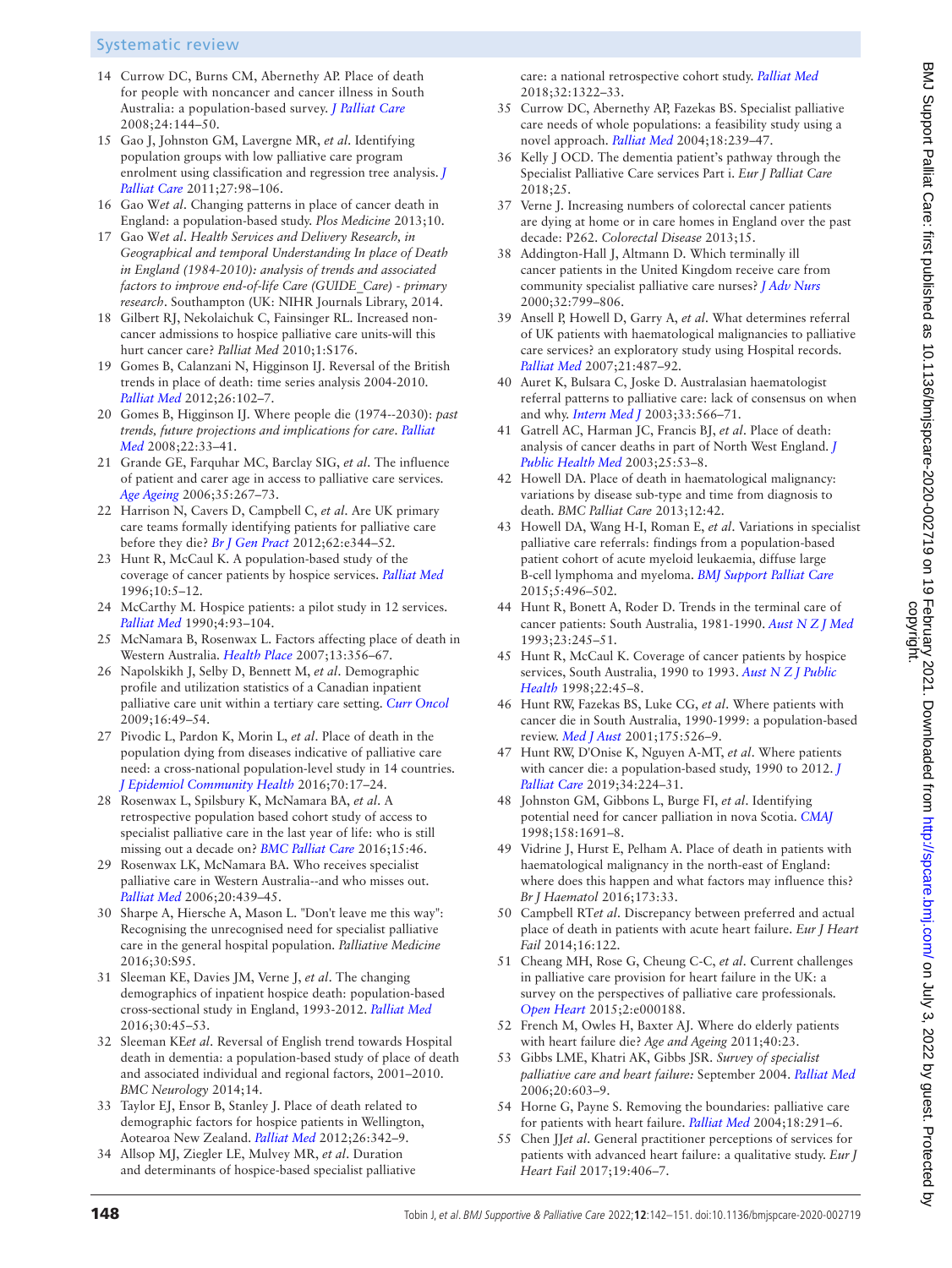- <span id="page-7-1"></span>56 Jones S. Palliative care in terminal cardiac failure. *[BMJ](http://dx.doi.org/10.1136/bmj.310.6982.805)* 1995;310:805. 57 Kaul P*et al*. Home, hospital or hospice? trends and predictors of location of death among patients with heart failure
	- and acute coronary syndromes. *European Heart Journal* 2016;37:532. 58 McKinley RK, Stokes T, Exley C, *et al*. Care of people dying
	- with malignant and cardiorespiratory disease in general practice. *[Br J Gen Pract](http://www.ncbi.nlm.nih.gov/pubmed/15588535)* 2004;54:909–13.
	- 59 Murray SA. Dying of lung cancer or cardiac failure: prospective qualitative interview study of patients and their carers in the community. *BMJ* 2002;25:929.
	- 60 Thorns AR, Gibbs LM, Gibbs JS. Management of severe heart failure by specialist palliative care. *[Heart](http://dx.doi.org/10.1136/heart.85.1.93)* 2001;85:93.
	- 61 Woolcock S, De Soyza J, Crackett R, *et al*. P160 the role of specialist palliative care services in the management of patients with pulmonary arterial hypertension; a review of current practice. *[Thorax](http://dx.doi.org/10.1136/thoraxjnl-2014-206260.289)* 2014;69:A144.
	- 62 Addy C, Bell NJ, Bateman K. WS5.3 improving care for adults with end stage cystic fibrosis at Bristol adult CF centre (BACFC). *[J Cyst Fibros](http://dx.doi.org/10.1016/S1569-1993(14)60033-3)* 2014;13:S10.
	- 63 Cohen J, Beernaert K, Van den Block L, *et al*. Differences in place of death between lung cancer and COPD patients: a 14-country study using death certificate data. *[NPJ Prim Care](http://dx.doi.org/10.1038/s41533-017-0017-y)  [Respir Med](http://dx.doi.org/10.1038/s41533-017-0017-y)* 2017;27:14.
	- 64 Edmonds P, Karlsen S, Khan S, *et al*. A comparison of the palliative care needs of patients dying from chronic respiratory diseases and lung cancer. *[Palliat Med](http://dx.doi.org/10.1191/026921601678320278)* 2001;15:287–95.
	- 65 Elkington H, White P, Addington-Hall J, *et al*. The healthcare needs of chronic obstructive pulmonary disease patients in the last year of life. *[Palliat Med](http://dx.doi.org/10.1191/0269216305pm1056oa)* 2005;19:485–91.
	- 66 Gore JM, Brophy CJ, Greenstone MA. How well do we care for patients with end stage chronic obstructive pulmonary disease (COPD)? A comparison of palliative care and quality of life in COPD and lung cancer. *[Thorax](http://dx.doi.org/10.1136/thorax.55.12.1000)* 2000;55:1000–6.
	- 67 Hayle C*et al*. Palliative care for patients with COPD: the impact of collaborative working in Salford. *Palliat Med* 2010;24:242.
	- 68 Higginson IJ*et al*. Which patients with advanced respiratory disease die in hospital? A 14-year population-based study of trends and associated factors. *BMC Medicine* 2017;15.
	- 69 Veigh CM, Reid J, Larkin P, *et al*. The provision of generalist and specialist palliative care for patients with non-malignant respiratory disease in the North and Republic of ireland: a qualitative study. *[BMC Palliat Care](http://dx.doi.org/10.1186/s12904-017-0220-1)* 2017;17:6.
	- 70 Partridge MR, Khatri A, Sutton L, *et al*. Palliative care services for those with chronic lung disease. *[Chron Respir Dis](http://dx.doi.org/10.1177/1479972308100538)* 2009;6:13–17.
	- 71 Smallwood N*et al*. Palliation of patients with chronic obstructive pulmonary disease at the end of life. *Respirology* 2016;21:143.
	- 72 Gunda S, Thomas M, Smith S. National survey of palliative care in end-stage renal disease in the UK. *[Nephrol Dial](http://dx.doi.org/10.1093/ndt/gfh619)  [Transplant](http://dx.doi.org/10.1093/ndt/gfh619)* 2005;20:392–5.
	- 73 Hobson K, Gomm S, Murtagh F, *et al*. National survey of the current provision of specialist palliative care services for patients with end-stage renal disease. *[Nephrol Dial Transplant](http://dx.doi.org/10.1093/ndt/gfq530)* 2011;26:1275–81.
	- 74 Hussain JA, Mooney A, Russon L. Comparison of survival analysis and palliative care involvement in patients aged over 70 years choosing conservative management or renal replacement therapy in advanced chronic kidney disease. *[Palliat Med](http://dx.doi.org/10.1177/0269216313484380)* 2013;27:829–39.
	- 75 Lovell N, Jones C, Baynes D, *et al*. Understanding patterns and factors associated with place of death in patients with end-stage kidney disease: a retrospective cohort study. *[Palliat](http://dx.doi.org/10.1177/0269216316655747)  [Med](http://dx.doi.org/10.1177/0269216316655747)* 2017;31:283–8.
- 76 Okamoto I, Tonkin-Crine S, Rayner H, *et al*. Conservative care for ESRD in the United Kingdom: a national survey. *[Clin](http://dx.doi.org/10.2215/CJN.05000514)  [J Am Soc Nephrol](http://dx.doi.org/10.2215/CJN.05000514)* 2015;10:120–6.
- <span id="page-7-2"></span>77 Morton RL, Webster AC, McGeechan K, *et al*. Conservative management and end-of-life care in an Australian cohort with ESRD. *[Clin J Am Soc Nephrol](http://dx.doi.org/10.2215/CJN.11861115)* 2016;11:2195–203.
- 78 Bablitz C, Tarumi Y, Watanabe S, *et al*. P169 high cage score and late referral pattern typify end-stage liver failure patients referred to a regional palliative care program. *[J Pain Symptom](http://dx.doi.org/10.1016/j.jpainsymman.2016.10.238)  [Manage](http://dx.doi.org/10.1016/j.jpainsymman.2016.10.238)* 2016;52:e111.
- <span id="page-7-5"></span>79 Low J, Vickerstaff V, Davis S, *et al*. Palliative care for cirrhosis: a UK survey of health professionals' perceptions, current practice and future needs. *[Frontline Gastroenterol](http://dx.doi.org/10.1136/flgastro-2015-100613)* 2016;7:4–9.
- 80 Low J, Davis S, Vickerstaff V, *et al*. Advanced chronic liver disease in the last year of life: a mixed methods study to understand how care in a specialist liver unit could be improved. *[BMJ Open](http://dx.doi.org/10.1136/bmjopen-2017-016887)* 2017;7:e016887.
- 81 Poonja Z, Brisebois A, van Zanten SV, *et al*. Patients with cirrhosis and denied liver transplants rarely receive adequate palliative care or appropriate management. *[Clin](http://dx.doi.org/10.1016/j.cgh.2013.08.027)  [Gastroenterol Hepatol](http://dx.doi.org/10.1016/j.cgh.2013.08.027)* 2014;12:692–8.
- <span id="page-7-6"></span>82 Crowther J, Wilson KCM, Horton S, *et al*. Palliative care for dementia--time to think again? *[QJM](http://dx.doi.org/10.1093/qjmed/hct078)* 2013;106:491–4.
- <span id="page-7-7"></span>83 Houttekier D, Cohen J, Bilsen J, *et al*. Place of death of older persons with dementia. A study in five European countries. *[J](http://dx.doi.org/10.1111/j.1532-5415.2010.02771.x)  [Am Geriatr Soc](http://dx.doi.org/10.1111/j.1532-5415.2010.02771.x)* 2010;58:751–6.
- 84 Zheng L*et al*. How good is primary care at identifying patients who need palliative care? a mixed methods study. *Eur J Palliat Care* 2013;20:216–22.
- 85 Chaudri MB, Kinnear WJM, Jefferson D. Patterns of mortality in patients with motor neurone disease. *[Acta Neurol](http://dx.doi.org/10.1034/j.1600-0404.2003.02048.x)  [Scand](http://dx.doi.org/10.1034/j.1600-0404.2003.02048.x)* 2003;107:50–3.
- 86 O'Brien T, Kelly M, Saunders C. Motor neurone disease: a hospice perspective. *[BMJ](http://dx.doi.org/10.1136/bmj.304.6825.471)* 1992;304:471–3.
- <span id="page-7-8"></span><span id="page-7-0"></span>87 Sleeman KE, Ho YK, Verne J, *et al*. Place of death, and its relation with underlying cause of death, in Parkinson's disease, motor neurone disease, and multiple sclerosis: a population-based study. *[Palliat Med](http://dx.doi.org/10.1177/0269216313490436)* 2013;27:840–6.
- <span id="page-7-9"></span>88 Martin JE, Raffel J, Nicholas R. Progressive Dwindling in multiple sclerosis: an opportunity to improve care. *[PLoS One](http://dx.doi.org/10.1371/journal.pone.0159210)* 2016;11:e0159210.
- <span id="page-7-10"></span>89 Chochinov HM*et al*. Comparative health care use patterns of people with schizophrenia near the end of life: a populationbased study in Manitoba, Canada. *Schizophr Res* 2012;141:p. 241–6.
- 90 Butler H, O'Brien AJ. Access to specialist palliative care services by people with severe and persistent mental illness: a retrospective cohort study. *[Int J Ment Health Nurs](http://dx.doi.org/10.1111/inm.12360)* 2018;27:737–46.
- <span id="page-7-11"></span>91 Addington-Hall J, Altmann D, McCarthy M. Which terminally ill cancer patients receive hospice in-patient care? *[Soc Sci Med](http://dx.doi.org/10.1016/S0277-9536(97)10021-1)* 1998;46:1011–6.
- <span id="page-7-3"></span>92 Burge F, Johnston G, Lawson B, *et al*. Population-Based trends in referral of the elderly to a comprehensive palliative care programme. *[Palliat Med](http://dx.doi.org/10.1191/0269216302pm550xx)* 2002;16:255–6.
- 93 Burge FI, Lawson BJ, Johnston GM, *et al*. A population-based study of age inequalities in access to palliative care among cancer patients. *[Med Care](http://dx.doi.org/10.1097/MLR.0b013e31817d931d)* 2008;46:1203–11.
- <span id="page-7-4"></span>94 Burt K, Conway R, Douglas C. Deprivation scores and access to specialist palliative care services in cancer patients in Dundee. *Palliat Med* 2010;24:S172.
- 95 Cartwright A. Dying when you're old. *[Age Ageing](http://dx.doi.org/10.1093/ageing/22.6.425)* 1993;22:425–30.
- 96 Davies E, Linklater KM, Jack RH, *et al*. How is place of death from cancer changing and what affects it? analysis of cancer registration and service data. *[Br J Cancer](http://dx.doi.org/10.1038/sj.bjc.6603305)* 2006;95:593–600.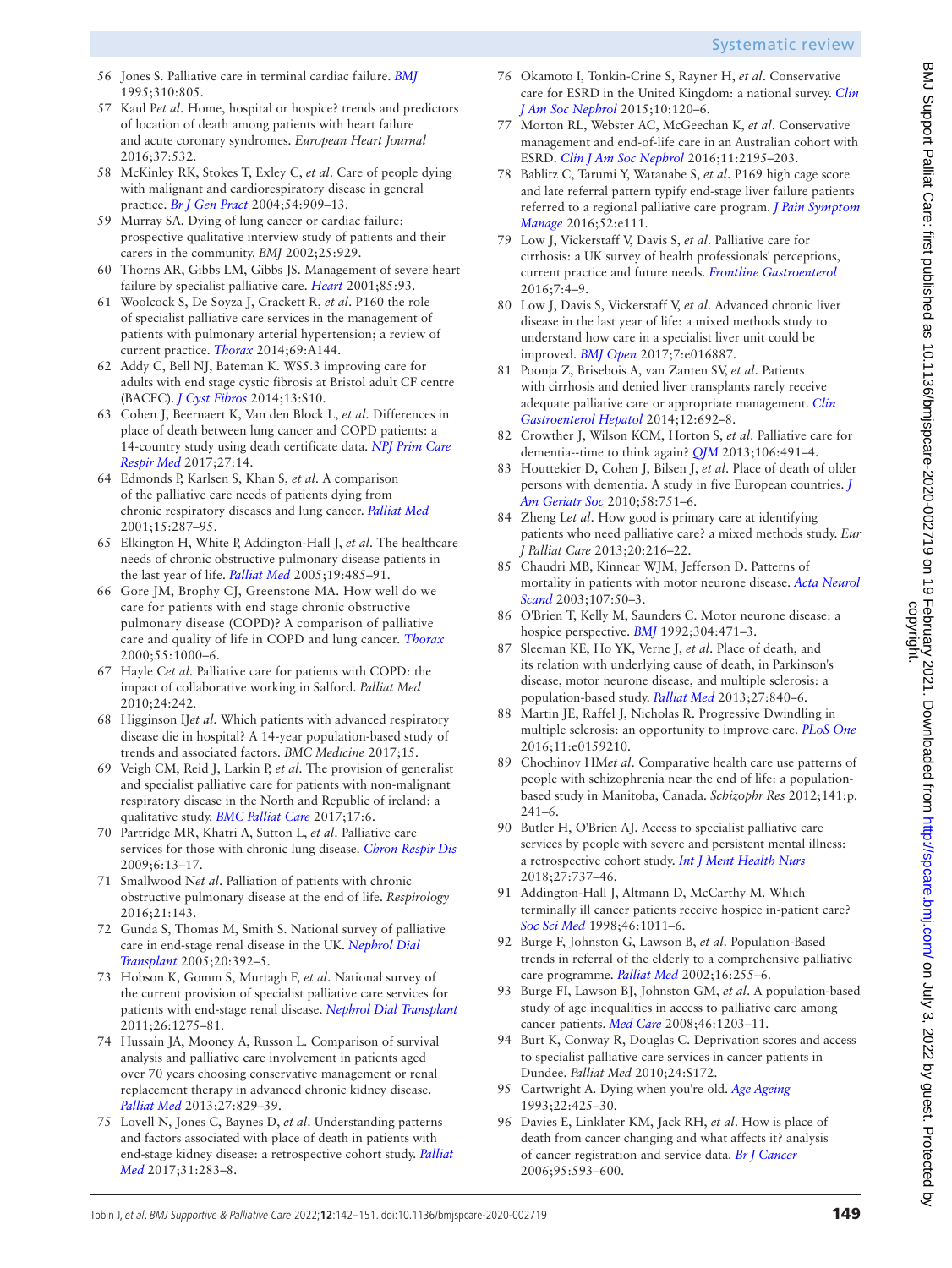# Systematic review

- <span id="page-8-0"></span>97 Evans CJ, Ho Y, Daveson BA, *et al*. Place and cause of death in centenarians: a population-based observational study in England, 2001 to 2010. *[PLoS Med](http://dx.doi.org/10.1371/journal.pmed.1001653)* 2014;11:e1001653.
- 98 Fleming J ZJ, Farquhar M, Brayne C. Barclay S and the Cambridge City over 75s Cohort (CC&%C) study collaboration, *Place of death for the 'oldest old': ≥85-yearolds in the CC75C population-based cohort*. *Br J Gen Pract* 2010;60:e171–9.
- 99 Gray JD, Forster DP. Factors associated with utilization of specialist palliative care services: a population based study. *[J](http://dx.doi.org/10.1093/oxfordjournals.pubmed.a024678)  [Public Health Med](http://dx.doi.org/10.1093/oxfordjournals.pubmed.a024678)* 1997;19:464–9.
- 100 Kessler D, Peters TJ, Lee L, *et al*. Social class and access to specialist palliative care services. *[Palliat Med](http://dx.doi.org/10.1191/0269216305pm980oa)* 2005;19:105–10.
- 101 Lock A, Higginson I. Patterns and predictors of place of cancer death for the oldest old. *[BMC Palliat Care](http://dx.doi.org/10.1186/1472-684X-4-6)* 2005;4:6.
- 102 McNamara B, Rosenwax L. Specialist palliative care use for people dying of cancer in Western Australia. *Cancer Forum* 2007;31:18–22.
- 103 O'Dowd EL, McKeever TM, Baldwin DR, *et al*. Place of death in patients with lung cancer: a retrospective cohort study from 2004-2013. *[PLoS One](http://dx.doi.org/10.1371/journal.pone.0161399)* 2016;11:e0161399.
- 104 Ziegler L CC, West R, Hurlow A. *Age Variation in the Care from Diagnosis to Death for Cancer Patients: A Retrospective Longitudinal Study in a UK Cancer Population, in 10th World Research Congress of the European Association for Palliative Care (EAPC*. Bern: Palliative Medicine, 2018: 3–330.
- 105 Verne J PA, Pignatelli I. *What Does National Mortality Data Tell Us about Where Head and Neck Cancer Patients Die and What Influences This?, in 10th World Research Congress of the European Association for Palliative Care (EAPC*. Bern: Palliative Medicine, 2018: 3–330.
- 106 Kamisetty A, Magennis P, Mayland C, *et al*. Where do patients treated for oral cancer die? A 20-year cohort study 1992-2011. *[Br J Oral Maxillofac Surg](http://dx.doi.org/10.1016/j.bjoms.2015.10.003)* 2015;53:1015–20.
- <span id="page-8-1"></span>107 Burt J, Plant H, Omar R, *et al*. Equity of use of specialist palliative care by age: cross-sectional study of lung cancer patients. *[Palliat Med](http://dx.doi.org/10.1177/0269216310364199)* 2010;24:641–50.
- 108 Kamisetty A, Magennis P, Lowe D, *et al*. Place of death of oral and oropharyngeal squamous cell carcinoma (OOSCC) patients 1992–2009: who dies at home? *[J Oral Maxillofac](http://dx.doi.org/10.1016/j.bjoms.2011.04.024)  [Surg](http://dx.doi.org/10.1016/j.bjoms.2011.04.024)* 2011;49:S9.
- 109 Bradshaw PJ. Characteristics of clients referred to home, hospice and hospital palliative care services in Western Australia. *[Palliat Med](http://dx.doi.org/10.1177/026921639300700203)* 1993;7:101–7.
- 110 Madden P, Coupland V, Møller H, *et al*. Using maps and funnel plots to explore variation in place of death from cancer within London, 2002-2007. *[Palliat Med](http://dx.doi.org/10.1177/0269216311398700)* 2011;25:323–32.
- 111 Davison D, Johnston G, Reilly P, *et al*. Where do patients with cancer die in Belfast? *[Ir J Med Sci](http://dx.doi.org/10.1007/BF03167714)* 2001;170:18–23.
- 112 Dunphy KP, Amesbury BDW. A comparison of hospice and home care patients: patterns of referral, patient characteristics and predictors of place of death. *[Palliat Med](http://dx.doi.org/10.1177/026921639000400207)* 1990;4:105–11.
- <span id="page-8-3"></span>113 Coupland VH, Madden P, Jack RH, *et al*. Does place of death from cancer vary between ethnic groups in South East England? *[Palliat Med](http://dx.doi.org/10.1177/0269216310395986)* 2011;25:314–22.
- <span id="page-8-8"></span>114 Gaffin J, Hill D, Penso D. Opening doors: improving access to hospice and specialist palliative care services by members of the black and minority ethnic communities. commentary on palliative care. *[Br J Cancer Suppl](http://www.ncbi.nlm.nih.gov/pubmed/8782800)* 1996;29:S51–3.
- 115 Karim K, Bailey M, Tunna K. Nonwhite ethnicity and the provision of specialist palliative care services: factors affecting doctors' referral patterns. *[Palliat Med](http://dx.doi.org/10.1191/026921600701536390)* 2000;14:471–8.
- <span id="page-8-4"></span>116 Koffman J, Higginson IJ. Dying to be home? preferred location of death of first-generation black Caribbean and native-born white patients in the United Kingdom. *[J Palliat](http://dx.doi.org/10.1089/jpm.2004.7.628)  [Med](http://dx.doi.org/10.1089/jpm.2004.7.628)* 2004;7:628–36.
- 117 Koffman J, Ho YK, Davies J, *et al*. Does ethnicity affect where people with cancer die? a population-based 10 year study. *[PLoS One](http://dx.doi.org/10.1371/journal.pone.0095052)* 2014;9:e95052.
- 118 Worth A, Irshad T, Bhopal R, *et al*. Vulnerability and access to care for South Asian Sikh and Muslim patients with life limiting illness in Scotland: prospective longitudinal qualitative study. *[BMJ](http://dx.doi.org/10.1136/bmj.b183)* 2009;338:b183.
- <span id="page-8-2"></span>119 Fountain A. Ethnic minorities and palliative care in Derby. *[Palliat Med](http://dx.doi.org/10.1191/026921699669352140)* 1999;13:161–2.
- 120 Sharpe KH, Cezard G, Bansal N, *et al*. Policy for home or hospice as the preferred place of death from cancer: Scottish health and ethnicity linkage study population cohort shows challenges across all ethnic groups in Scotland. *[BMJ Support](http://dx.doi.org/10.1136/bmjspcare-2013-000485)  [Palliat Care](http://dx.doi.org/10.1136/bmjspcare-2013-000485)* 2015;5:443–51.
- <span id="page-8-7"></span>121 Verne J PA, Bowtell N. *Choice and place of death: does ethnicity affect where people die? insights from routine data analysis, in 10th world research Congress of the European association for palliative care (EAPC*. Bern: Palliative Medicine, 2018: 3–330.
- 122 Waran E, Zubair MY, O'Connor N. The gap reversed: a review of site of death in the top end. *[Med J Aust](http://dx.doi.org/10.5694/mja17.00354)* 2017;207:39.
- 123 Currow DC, Allingham S, Bird S, *et al*. Referral patterns and proximity to palliative care inpatient services by level of socio-economic disadvantage. A national study using spatial analysis. *[BMC Health Serv Res](http://dx.doi.org/10.1186/1472-6963-12-424)* 2012;12:424.
- <span id="page-8-5"></span>124 Shulman C, Hudson BF, Low J, *et al*. End-Of-Life care for homeless people: a qualitative analysis exploring the challenges to access and provision of palliative care. *[Palliat](http://dx.doi.org/10.1177/0269216317717101)  [Med](http://dx.doi.org/10.1177/0269216317717101)* 2018;32:36–45.
- 125 Burns CM, Dal Grande E, Tieman J, *et al*. Who provides care for people dying of cancer? A comparison of a rural and metropolitan cohort in a South Australian bereaved population study. *[Aust J Rural Health](http://dx.doi.org/10.1111/ajr.12168)* 2015;23:24–31.
- 126 Rainsford S, Glasgow NJ, MacLeod RD, *et al*. Place of death in the Snowy Monaro region of new South Wales: a study of residents who died of a condition amenable to palliative care. *[Aust J Rural Health](http://dx.doi.org/10.1111/ajr.12393)* 2018;26:126–33.
- 127 Gatrell AC, Wood DJ. Variation in geographic access to specialist inpatient hospices in England and Wales. *[Health](http://dx.doi.org/10.1016/j.healthplace.2012.03.009)  [Place](http://dx.doi.org/10.1016/j.healthplace.2012.03.009)* 2012;18:832–40.
- 128 Wood DJ, Clark D, Gatrell AC. Equity of access to adult hospice inpatient care within north-west England. *[Palliat Med](http://dx.doi.org/10.1191/0269216304pm892oa)* 2004;18:543–9.
- <span id="page-8-9"></span>129 Chukwusa E, Verne J, Polato G, *et al*. Urban and rural differences in geographical accessibility to inpatient palliative and end-of-life (PEoLC) facilities and place of death: a national population-based study in England, UK. *[Int J Health](http://dx.doi.org/10.1186/s12942-019-0172-1)  [Geogr](http://dx.doi.org/10.1186/s12942-019-0172-1)* 2019;18:8.
- 130 O'Dowd EL*et al*. Place and cause of death in patients with lung cancer in the United Kingdom. *J Thorac Oncol* 2015;2:S518.
- <span id="page-8-6"></span>131 Seamark DA, Thorne CP, Lawrence C, *et al*. Appropriate place of death for cancer patients: views of general practitioners and hospital doctors. *[Br J Gen Pract](http://www.ncbi.nlm.nih.gov/pubmed/7612340)* 1995;45:359–63.
- 132 Campbell M, Grande G, Wilson C, *et al*. Exploring differences in referrals to a hospice at home service in two socio-economically distinct areas of Manchester, UK. *[Palliat](http://dx.doi.org/10.1177/0269216309354032)  [Med](http://dx.doi.org/10.1177/0269216309354032)* 2010;24:403–9.
- 133 Cartwright A. Social class differences in health and care in the year before death. *[J Epidemiol Community Health](http://dx.doi.org/10.1136/jech.46.1.54)* 1992;46:54–7.
- 134 Cunningham CM, Hanley GE, Morgan SG. Income inequities in end-of-life health care spending in British Columbia, Canada: a cross-sectional analysis, 2004-2006. *[Int J Equity](http://dx.doi.org/10.1186/1475-9276-10-12)  [Health](http://dx.doi.org/10.1186/1475-9276-10-12)* 2011;10:12.
- 135 Sims A, Radford J, Doran K, *et al*. Social class variation in place of cancer death. *[Palliat Med](http://dx.doi.org/10.1177/026921639701100506)* 1997;11:369–73.